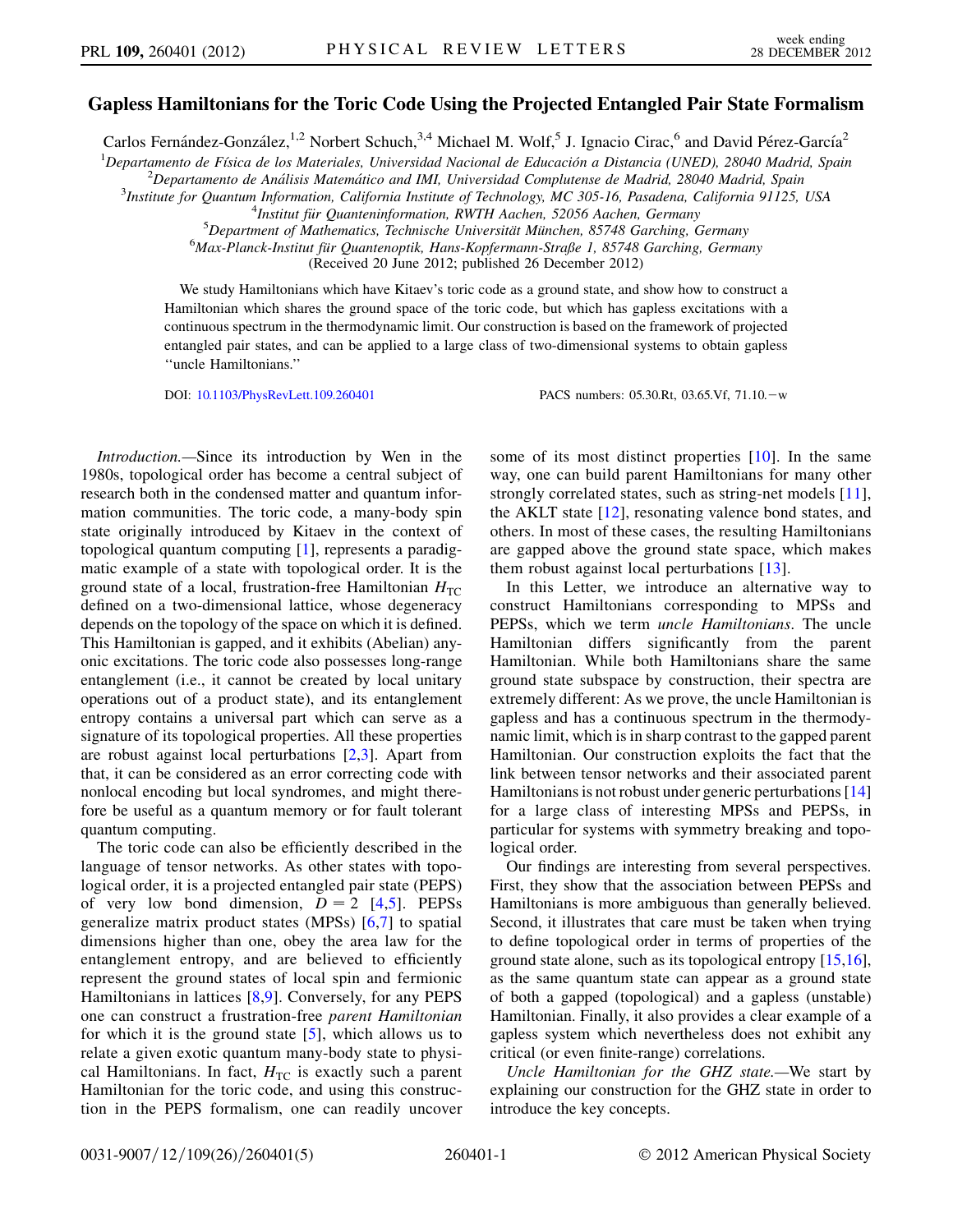A state  $|\psi\rangle \in (\mathbb{C}^d)^{\otimes L}$  is called a (translationally invari-<br>t) MPS if it can be written as ant) MPS if it can be written as

$$
|M(A)\rangle = \sum_{i_1,\dots,i_L} \text{tr}[A_{i_1} \cdots A_{i_L}] | i_1,\dots,i_L\rangle,
$$

where the  $A_i$  are  $D \times D$  matrices, D being called the *bond* dimension,  $L$  is the number of sites, and  $d$  the physical dimension at each site. These matrices can be thought of as a tensor A with three indices  $(A_i)_{\alpha\beta}$ , two of them  $(\alpha, \beta)$ <br>being the matrix indices ("virtual indices") and the third being the matrix indices (''virtual indices'') and the third index (i) corresponding to the physical spin (''physical index'').

The unnormalized GHZ state on  $n$  particles can be expressed as a MPS as follows:

$$
|GHZ\rangle = \sum_{i_1,\dots,i_n} tr[A_{i_1} \cdots A_{i_n}] |i_1 \dots i_n\rangle
$$
  
= |00 \dots 0\rangle + |11 \dots 1\rangle,

where  $i_j \in \{0, 1\}$  and

$$
A_0 = \begin{pmatrix} 1 & 0 \\ 0 & 0 \end{pmatrix},
$$

$$
A_1 = \begin{pmatrix} 0 & 0 \\ 0 & 1 \end{pmatrix}.
$$

A parent Hamiltonian  $H = \sum_i h_{\text{loc}}$  of a MPS is obtained<br>a sum of local orthogonal projections  $h_i = h_{i+1} \dots$ as a sum of local orthogonal projections  $h_{\text{loc}} = h_{i-1,i,i+1}$ acting on three consecutive sites, each of them with kernel [\[7,](#page-4-2)[10\]](#page-4-5)

$$
\text{span}\bigg[\sum_{i_1i_2i_3}\langle i|A_{i_1}A_{i_2}A_{i_3}|j\rangle|i_1i_2i_3\rangle, \qquad i, j \in \{0, 1\}\bigg];
$$

for the GHZ state, ker $h_{\text{loc}} = \text{span} \{ |000\rangle, |111\rangle \}$  [[17](#page-4-12)].

The parent Hamiltonian  $H$  is frustration-free since its ground space is the intersection of these kernels. The GHZ state lies in the ground space, which is two-dimensional and is spanned by the states  $|0\rangle^{\otimes n}$  and  $|1\rangle^{\otimes n}$ , and the Hamiltonian has a spectral gap between the ground space Hamiltonian has a spectral gap between the ground space and the rest of the energy levels.

Let us now perturb the GHZ state in the MPS representation, by considering small random linear perturbations of the matrices  $A_i$ ,

$$
A_0^{\varepsilon} = A_0 + \varepsilon \begin{pmatrix} a_0 & b_0 \\ c_0 & d_0 \end{pmatrix}, \qquad A_1^{\varepsilon} = A_1 + \varepsilon \begin{pmatrix} a_1 & b_1 \\ c_1 & d_1 \end{pmatrix}.
$$

The parent Hamiltonian  $H^{\varepsilon}$  corresponding to this new MPS is the sum of a new local projector  $h_{\text{loc}}^{\varepsilon}$  with

$$
\ker h_{\text{loc}}^{\varepsilon} = \text{span}\bigg[\sum_{i_1 i_2 i_3} \langle i | A_{i_1}^{\varepsilon} A_{i_2}^{\varepsilon} A_{i_3}^{\varepsilon} | j \rangle | i_1 i_2 i_3 \rangle, \quad i, j \in \{0, 1\}\bigg].
$$

This kernel is spanned by the vectors

$$
|000\rangle + O(\varepsilon),
$$
  
\n
$$
|111\rangle + O(\varepsilon),
$$
  
\n
$$
\varepsilon[b_0|000\rangle + (b_0 + b_1)(|001\rangle + |011\rangle) + b_1|111\rangle] + O(\varepsilon^2),
$$
  
\n
$$
\varepsilon[c_0|000\rangle + (c_0 + c_1)(|100\rangle + |110\rangle) + c_1|111\rangle] + O(\varepsilon^2),
$$

or equivalently by the vectors

$$
|000\rangle + O(\varepsilon),
$$
  $|0 + 1\rangle + O(\varepsilon),$   
 $|111\rangle + O(\varepsilon),$   $|1 + 0\rangle + O(\varepsilon),$ 

as long as  $b_0 + b_1 \neq 0$  and  $c_0 + c_1 \neq 0$ , which holds for almost every perturbation. [ $|0 + 1\rangle$  denotes  $|0\rangle|+\rangle|1\rangle$ , etc., where  $|+\rangle = (|0\rangle + |1\rangle)/\sqrt{2}$ .<br>As we let  $\varepsilon$  tend to 0 the

As we let  $\varepsilon$  tend to 0, this local projector does not converge to the original  $h_{i-1,i+1}$ . Instead, it converges to a projector with kernel span  $\{ |000\rangle, |0 + 1\rangle, |1 + 0\rangle, |111\rangle \},\$ which we denote by  $h'_{loc} = h'_{i-1,i,i+1}$  for the corresponding<br>sites (Fig. 1). The resulting global Hamiltonian  $H'$ sites (Fig. [1](#page-2-0)). The resulting global Hamiltonian  $H' = \sum_i h'_{i-1,i,i+1}$  is the one we will call the *uncle Hamiltonian*. As ker  $h'_{\text{loc}} \subset \text{ker } h'_{\text{loc}}$ , H' has all the ground states of H and<br>is thus frustration-free. On the other hand, the presence of is thus frustration-free. On the other hand, the presence of the vector  $|0 + 1\rangle$  in the ground state subspace also allows for zero-momentum superpositions of ''domain walls'' between domains of 0's and 1's,  $\cdots + | \ldots 001 \ldots \rangle +$  $|...011... \rangle + \cdots$ , and correspondingly for  $|1 + 0\rangle$ . However, it is easy to see that these configurations cannot exist in the ground space given periodic boundary condi-tions [\[19\]](#page-4-13), and thus, the ground state subspace for  $H'$  is the same as for the parent Hamiltonian H. On the other hand,  $H'$  is gapless in the thermodynamic limit, and moreover, its spectrum is the whole positive real line  $\mathbb{R}^+$ . This can be proven utilizing the ''domain wall superpositions'' mentioned above, by using the unnormalized states

$$
|\varphi_{r,A}\rangle = \sum_{\substack{1 \le i < j \le A, \\ 2 \le j - i \le r}} |...0\rangle |0^1 0...0^i 11...1^j 0...0^A\rangle |0... \rangle, \quad (1)
$$

where the superscripts indicate the position of the corresponding site. The  $|\phi_{r,A}\rangle$  are orthogonal to the ground space and have energy as close to  $C/(r - 1)$  as desired if we allow both the chain length and A grow, for some given constant  $C$  and any  $r$ , which implies the existence of low eigenvalues tending to 0. The locality of the uncle Hamiltonian renders it possible to concatenate approximate eigenvectors in the thermodynamic limit and therefore to conclude that the sum of two elements in the spectrum is also in the spectrum, which finally allows us to prove that the spectrum of  $H'$  becomes continuous in the thermodynamic limit,  $\sigma(H') = \mathbb{R}^+$ . Moreover, the spectra<br>of  $H'$  acting on finite size chains tend to be dense on the of  $H<sup>1</sup>$  acting on finite size chains tend to be dense on the positive real line as the size of the chain grows. A detailed analysis is given in Ref. [\[18\]](#page-4-14), where it is also shown that in one dimension, this behavior occurs for any MPS with a degenerate parent Hamiltonian (i.e., noninjective MPSs). In contrast, for systems with unique ground states (i.e.,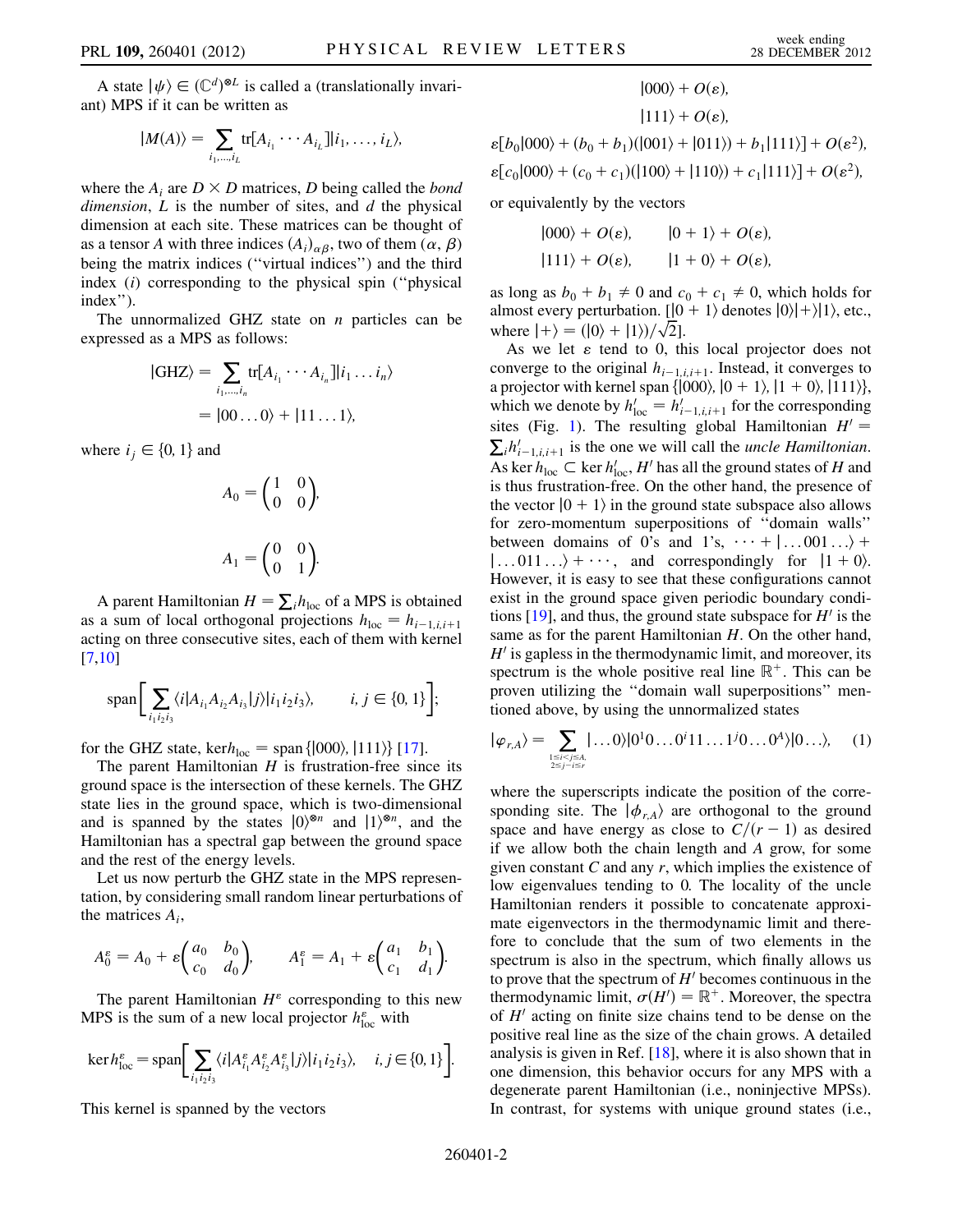<span id="page-2-0"></span>

FIG. 1. Construction of the uncle Hamiltonian. Any MPS and PEPS tensor A induces a corresponding parent Hamiltonian  $h_{loc}$ . The *uncle Hamiltonian* is constructed by perturbing  $A \rightarrow A$  +  $\varepsilon P$ , computing its parent Hamiltonian  $h_{\text{loc}}^{\varepsilon}$ , and finally taking  $\varepsilon$  to zero. As we show, the resulting uncle Hamiltonian  $h'_{\text{loc}} =$  $\lim_{h_{\text{loc}}}$  can be very different from the parent Hamiltonian  $h_{\text{loc}}$ .

injective MPSs) the parent Hamiltonian is robust under perturbations. However, one can still construct gapless uncle Hamiltonians by taking noninjective MPS representations of these states, but in this case the similarities between parent and uncle Hamiltonians are weaker [\[18\]](#page-4-14).

The toric code as a PEPS.—Projected entangled pair states are the natural generalization of MPSs to general lattices. For simplicity, we restrict ourselves to square lattices. Then, the three-index tensors A have to be replaced by five-index tensors, with four virtual indices and one physical index. The virtual indices of each tensor are contracted with the corresponding indices of the adjacent tensors as depicted in Fig. [2](#page-2-1), where connected lines denote the contraction of indices. The physical index will be denoted by a black dot in the upper left corner of each tensor, and should be thought of as a tensor leg pointing out of the paper.

Under certain conditions on the tensors [\[10\]](#page-4-5), a parent Hamiltonian can be constructed by considering local projections  $h_{\text{loc}}$  for every 2  $\times$  2 region onto the orthogonal complement of the space

<span id="page-2-2"></span>
$$
\ker h_{\text{loc}} = \left\{ \left[ \begin{array}{|c|c|} \hline A & B \\ \hline C & D \\ \hline C & D \end{array} \right], b \text{ boundary tensor} \right\} \qquad (2)
$$

(spanned by all the possible boundary tensors  $b$ ), and summing these local projectors to construct a global Hamiltonian. The ground space of this parent Hamiltonian is the intersection of the kernels of the local projectors.

A PEPS representation of the toric code can be obtained by considering a PEPS with bond dimension two, and associating the virtual space with the physical space at every site,  $\mathbb{C}^d = (\mathbb{C}^2)^{\otimes 4}$ . The tensor E at every site is<br>then the orthogonal projection onto the space of spin then the orthogonal projection onto the space of spin configurations with even parity in the virtual space,  $E|ijkl\rangle = [1 + (-1)^{i+j+k+l}] |ijkl\rangle/2.$ <br>The ground space of the parent

The ground space of the parent Hamiltonian for this PEPS is locally equivalent to the toric code. A detailed treatment of this relationship can be found in Ref. [[10](#page-4-5)].

<span id="page-2-1"></span>

FIG. 2. Graphical description of PEPSs.

Uncle Hamiltonian for the toric code.—Let us now derive the uncle Hamiltonian for the toric code. This will be done as for the GHZ state, cf. Fig. [1](#page-2-0): We perturb the toric code tensors, derive the corresponding parent Hamiltonian, and take the limit of vanishing perturbations. The specific perturbation we consider, which we denote by O, is the projection complementary to  $E, O = \mathbb{I} - E$ , the projection onto the space of odd spin configurations.

The 2  $\times$  2-site local Hamiltonian  $h_{\text{loc}}^{\varepsilon}$  is obtained from Eq. ([2](#page-2-2)) by letting each of the four tensors be  $E + \varepsilon O$ . In the limit  $\varepsilon \to 0$ , we obtain a new projector  $h'_{\text{loc}} = \lim h^{\varepsilon}_{\text{loc}}$ <br>different from the local projector h, we started with: different from the local projector  $h_{loc}$  we started with: The new local Hamiltonian  $h'_{\text{loc}}$  is the projector onto the orthogonal complement of  $E_{22}^{\text{loc}} + O_{22} = \text{ker } h'_{\text{loc}}$ , where

<span id="page-2-3"></span>
$$
O_{22} = \left\{ \sum_{\text{pos } O} \left| \left( \underbrace{\overbrace{\begin{array}{c} \bullet \\ \bullet \\ \bullet \\ \bullet \end{array}}}_{\text{E}} \right| \left( \underbrace{\overbrace{\begin{array}{c} \bullet \\ \bullet \\ \bullet \\ \bullet \\ \bullet \end{array}}}_{\text{E}} \right|^{b} \right|, b \text{ boundary tensor} \right\}, \quad (3)
$$

and the sum runs over the positions which the single O tensor above may occupy among the four tensors appearing.  $E_{22}$  is defined analogously, but contains only E tensors. Note that  $E_{22}$  will only be nonvanishing for even parity boundary conditions b, whereas for  $O_{22}$  this will only be the case for odd boundary conditions. The space  $E_{22}$  plays the role span  $\{000\}$ ,  $|111\rangle\}$  did in the uncle Hamiltonian of the GHZ state, and  $O_{22}$  plays the role of span  $\{ |0 + 1\rangle, |1 + 0\rangle \}$ . Intuitively, while  $E_{22}$  only supports states without anyonic excitations,  $O_{22}$  allows for configurations with exactly one anyon which is distributed in a uniform superposition. As with the domain walls in 1D, the idea is that such configurations cannot appear in the ground state subspace as anyons come in pairs, but two excitations are not allowed to meet; however, such configurations with delocalized anyon pairs will have low energy.

The new uncle Hamiltonian  $H'$  is constructed again as the sum over all  $2 \times 2$  regions of the local projector  $h'_{\text{loc}}$ .<br>When considering an  $n \times m$  contractible region R and the When considering an  $n \times m$  contractible region R, and the sum of the local projectors acting entirely in this region, one finds that the kernel of this sum has the same structure as the kernel of a single projector:

$$
\ker\left(\sum_{R} h'_{\text{loc}}\right) = \bigcap_{R} \ker h'_{\text{loc}} = E_{nm} + O_{nm},
$$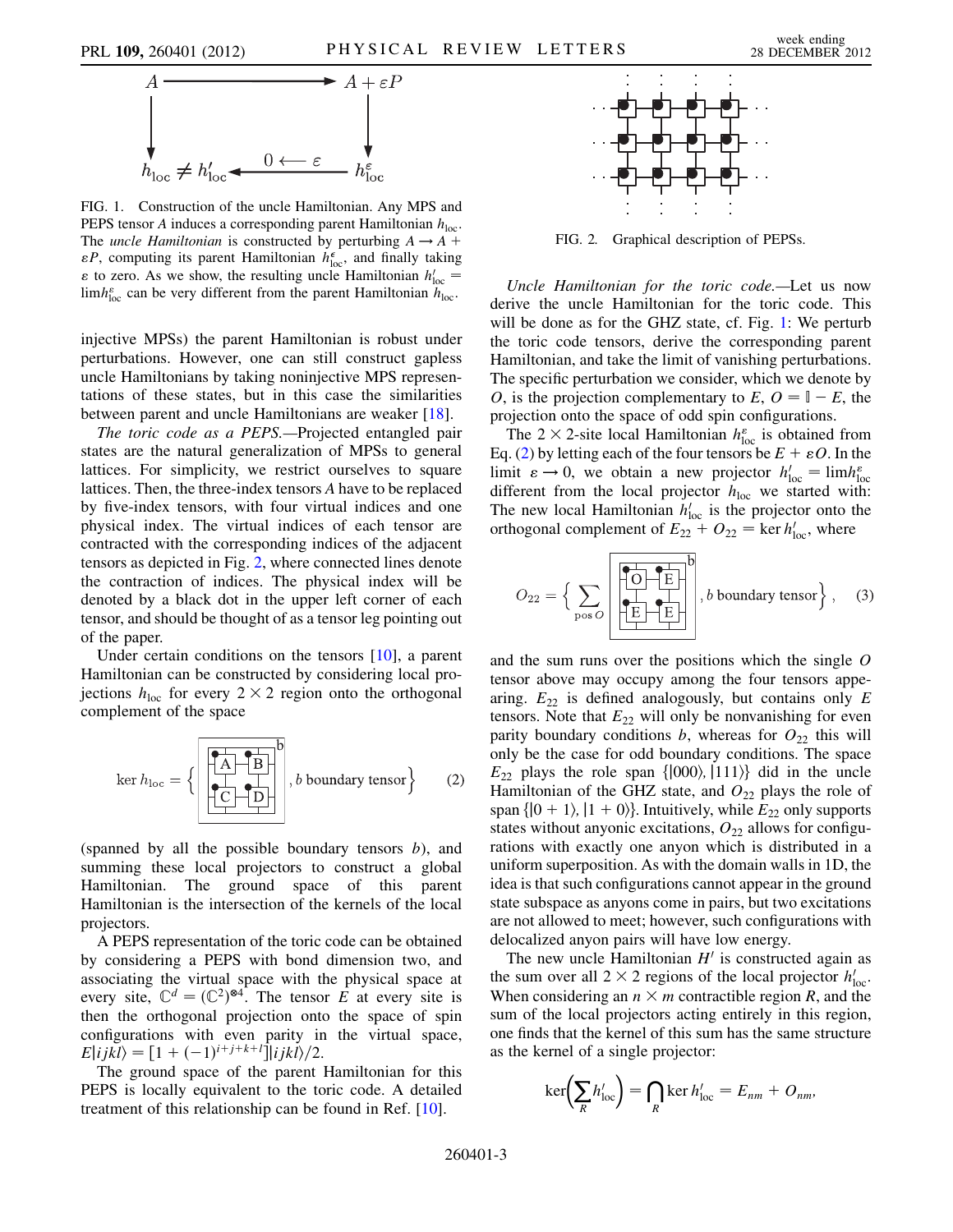with definitions for  $E_{nm}$  and  $O_{nm}$  similar to Eq. ([3\)](#page-2-3); the detailed proof is given in the Supplemental Material, Part A  $[20]$  $[20]$  $[20]$ . However, the O subspace vanishes when considering the whole lattice and imposing periodic boundary conditions, as those are automatically even (see the Supplemental Material, Part A [\[20\]](#page-4-15)). Therefore, the global ground space of the new Hamiltonian is the same as the ground space of the toric code parent Hamiltonian.

Spectrum of the uncle Hamiltonian.—Let us now show that the uncle Hamiltonian for the toric code is gapless with a continuous spectrum in the thermodynamic limit. As we did with the GHZ uncle Hamiltonian, we will consider a family of low energy states which are orthogonal to the ground space. Given any integer value of  $r$ , we may take two contractible rectangles  $R_1$  and  $R_2$  of size  $r \times r$  which are separated by at least two sites. We construct a family of unnormalized states  $|\phi_r\rangle$  by placing at these two regions the tensor  $O_{rr}$  [cf. Eq. [\(3\)](#page-2-3)], and setting all remaining tensors to  $E$ :

<span id="page-3-4"></span>
$$
|\phi_r\rangle = \sum_{\substack{\mathbf{p}, \mathbf{p}, \mathbf{p}, \mathbf{p} \in \mathbf{p}, \mathbf{p}, \mathbf{p} \in \mathbf{p}, \mathbf{p} \in \mathbf{p}, \mathbf{p} \in \mathbf{p}, \mathbf{p} \in \mathbf{p}, \mathbf{p} \in \mathbf{p}, \mathbf{p} \in \mathbf{p}, \mathbf{p} \in \mathbf{p}, \mathbf{p} \in \mathbf{p}, \mathbf{p} \in \mathbf{p}, \mathbf{p} \in \mathbf{p}, \mathbf{p} \in \mathbf{p}, \mathbf{p} \in \mathbf{p}, \mathbf{p} \in \mathbf{p}, \mathbf{p} \in \mathbf{p}, \mathbf{p} \in \mathbf{p}, \mathbf{p} \in \mathbf{p}, \mathbf{p} \in \mathbf{p}, \mathbf{p} \in \mathbf{p}, \mathbf{p} \in \mathbf{p}, \mathbf{p} \in \mathbf{p}, \mathbf{p} \in \mathbf{p}, \mathbf{p} \in \mathbf{p}, \mathbf{p} \in \mathbf{p}, \mathbf{p} \in \mathbf{p}, \mathbf{p} \in \mathbf{p}, \mathbf{p} \in \mathbf{p}, \mathbf{p} \in \mathbf{p}, \mathbf{p} \in \mathbf{p}, \mathbf{p} \in \mathbf{p}, \mathbf{p} \in \mathbf{p}, \mathbf{p} \in \mathbf{p}, \mathbf{p} \in \mathbf{p}, \mathbf{p} \in \mathbf{p}, \mathbf{p} \in \mathbf{p}, \mathbf{p} \in \mathbf{p}, \mathbf{p} \in \mathbf{p}, \mathbf{p} \in \mathbf{p}, \mathbf{p} \in \mathbf{p}, \mathbf{p} \in \mathbf{p}, \mathbf{p} \in \mathbf{p}, \mathbf{p} \in \mathbf{p}, \mathbf{p} \in \mathbf{p}, \mathbf{p} \in \mathbf{p}, \mathbf{p} \in \mathbf{p}, \mathbf{p} \in \mathbf{p}, \mathbf{p} \in \mathbf{p}, \mathbf{p} \in \mathbf{p}, \mathbf{p} \in \mathbf{p}, \mathbf{p} \in \mathbf{p}, \mathbf{p} \in \mathbf{p}, \mathbf{p} \in \
$$

That is, each of the gray regions contains exactly one  $O$  tensor and  $E$ 's otherwise, and the sum runs over the position of the two  $O$ 's.

The norm of all these summands is the same, say C. This value depends only on the total dimension of the lattice. The norm of any of these  $|\phi_r\rangle$  is  $Cr^2$  (since the summands are mutually orthogonal and there are  $r<sup>4</sup>$  of them), but only the  $h'_{\text{loc}}$  which overlap with the boundary of these regions contribute a positive energy. There are only 8r of them, 4r acting on the left and 4r acting on the right region. For each of them, at most  $2r^2$  summands from [\(4](#page-3-4)) add any energy: there are at most two ways  $O$  can overlap with the Hamiltonian term, and the  $r^2$  comes from the O in the other region. Hence  $\langle \phi_r | H' | \phi_r \rangle \leq C^2 O(r^3)$ , and the en-<br>ergy  $\langle \phi | H' | \phi \rangle / \langle \phi | \phi \rangle$  of these states decreases as ergy  $\langle \phi_r | H' | \phi_r \rangle / \langle \phi_r | \phi_r \rangle$  of these states decreases as  $O(1/r)$ . Altogether this proves that H' is gapless  $O(1/r)$ . Altogether, this proves that H<sup>t</sup> is gapless.

In order to prove that the spectra of these Hamiltonians tend to become dense in the positive real line  $\mathbb{R}^+$ , we fix one of the dimensions of the system—let us choose the vertical one—and let the other go to infinity. This results in a MPS-like problem, in which we can take the thermodynamic limit.

Since the vertical dimension is fixed—let us say its value is N—the regions used to construct the states  $|\phi_r\rangle$ from [\(4\)](#page-3-4) cannot grow indefinitely. We can consider instead similar unnormalized states  $|\phi_{r,N}\rangle$ , coming from  $r \times N$ regions, to prove the existence of a suitable set of elements in the spectrum  $\{\lambda_i\}$  tending to 0, from which it can be shown that any finite sum of these values also lies in the spectrum. These finite sums are dense in  $[0, \infty)$ , which therefore coincides with the spectrum due to its necessary closedness.

The same values  $\sum \lambda_i$  lie close to eigenvalues of the uncle Hamiltonian for some finite sized—but big enough—lattices. Hence the spectra of the finite sized uncle Hamiltonians tend be dense in  $[0, \infty)$ .

The analogue proof for the uncle Hamiltonian of the GHZ is detailed in Ref. [\[18\]](#page-4-14), and a sketch of the steps adapted to the toric code can be found in the Supplemental Material, Part B [\[20\]](#page-4-15).

Conclusions.—In this Letter, we have used the framework of PEPSs to study different ways in which strongly correlated quantum systems can appear as ground states of local Hamiltonians. In particular, we have introduced the uncle Hamiltonian of a PEPS, which contrasts with the usually considered parent Hamiltonian. The uncle Hamiltonian is obtained by perturbing the PEPS tensors, computing the corresponding parent Hamiltonian, and then taking the perturbation to zero. As parent Hamiltonians of systems with degenerate ground states are not robust under perturbations of the tensors, the resulting uncle Hamiltonian behaves very different from the parent Hamiltonian: While the parent and the uncle Hamiltonian share the same ground state space, the uncle is gapless with a continuous spectrum in the thermodynamic limit, thus behaving very differently. We have demonstrated our approach with Kitaev's toric code: The resulting uncle Hamiltonian has the toric code state as its ground state; however, it is gapless and thus does not yield a topologically protected system. This both demonstrates the ambiguity in the association of PEPSs with local Hamiltonians, and the subtleties one has to take care of when identifying topological order from the ground state rather than the properties of the interaction.

We especially thank Bruno Nachtergaele for useful comments and discussions. This work has been partially funded by the Spanish Grants No. I-MATH, No. MTM2008- 01366, No. S2009/ESP-1594 and QUITEMAD, the European project QUEVADIS, the Alexander von Humboldt Foundation, the Gordon and Betty Moore Foundation through Caltech's Center for the Physics of Information, the NSF Grant No. PHY-0803371, and the ARO Grant No. W911NF-09-1-0442. We also acknowledge the hospitality of the Centro de Ciencias de Benasque Pedro Pascual and of the Perimeter Institute, where part of this work was carried out.

- <span id="page-3-1"></span><span id="page-3-0"></span>[1] A. Kitaev, [Ann. Phys. \(Amsterdam\)](http://dx.doi.org/10.1016/S0003-4916(02)00018-0) **303**, 2 (2003).
- <span id="page-3-2"></span>[2] S. Bravyi, M. Hastings, and S. Michalakis, [J. Math. Phys.](http://dx.doi.org/10.1063/1.3490195) (N.Y.) 51[, 093512 \(2010\).](http://dx.doi.org/10.1063/1.3490195)
- <span id="page-3-3"></span>[3] S. Bravyi and M. B. Hastings, [arXiv:1001.4363.](http://arXiv.org/abs/1001.4363)
- [4] F. Verstraete and J.I. Cirac, *[Phys. Rev. A](http://dx.doi.org/10.1103/PhysRevA.70.060302)* **70**, 060302 [\(2004\)](http://dx.doi.org/10.1103/PhysRevA.70.060302); F. Verstraete and J. I. Cirac, [arXiv:cond-mat/](http://arXiv.org/abs/cond-mat/0407066) [0407066.](http://arXiv.org/abs/cond-mat/0407066)